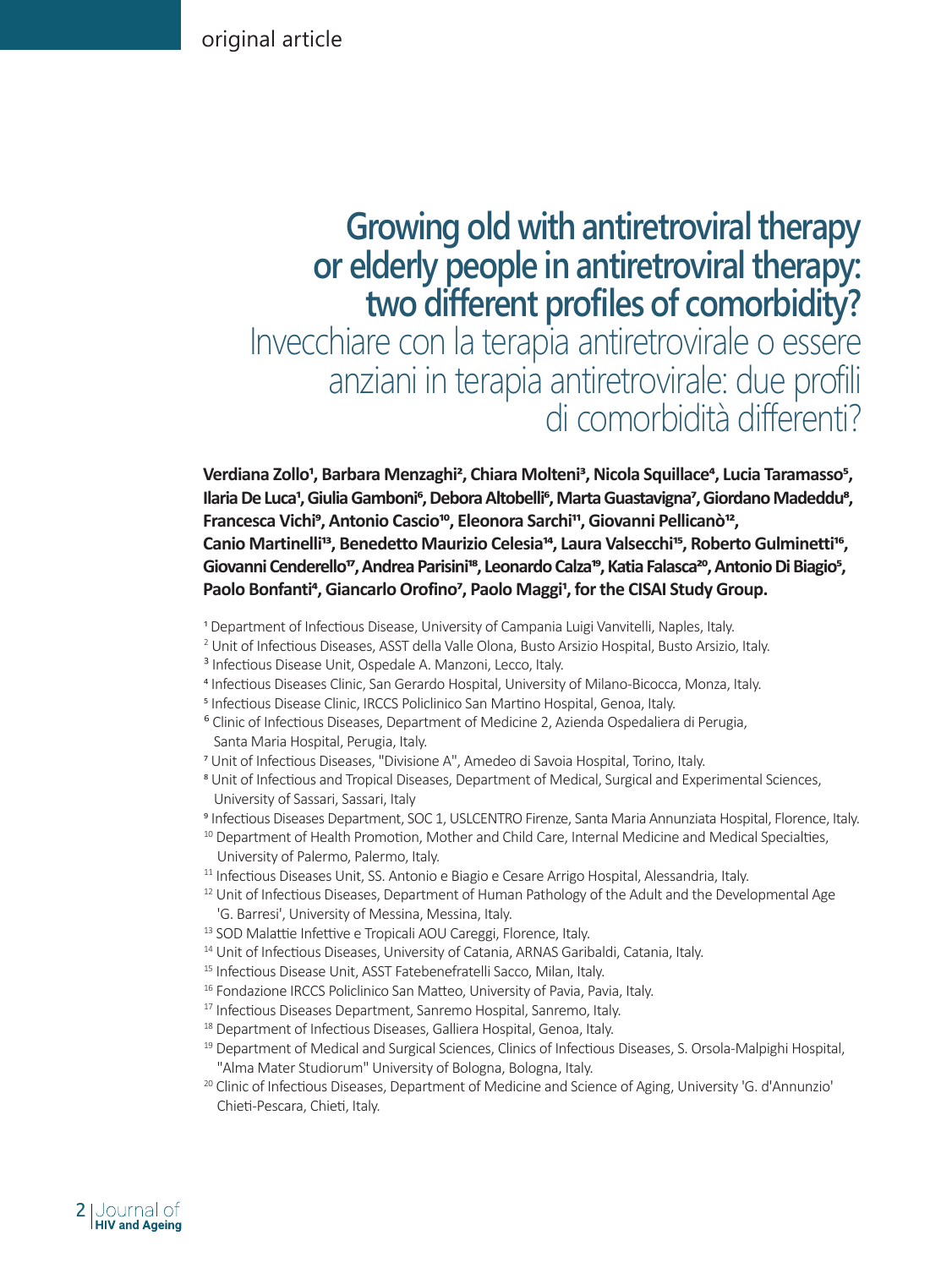## **Abstract**

In Persons Living With HIV (PLWH), the burden of non-communicable chronic diseases increased over time, because of aging linked to prolonged survival, chronic inflammation, systemic immune activation, and long-term exposure to the combination antiretroviral therapy (ART). Chronological age, age at HIV diagnosis, and exposure to ART may exert an effect on qualitative and quantitative differences.

To explore this hypothesis, we evaluated the prevalence of some selected comorbidities in patients enrolled in the SCOLTA Project, by groups of chronological age (50- 59 and ≥60 years old) and ART duration.

In 1336 subjects (23.9% women), ART duration was similar between age groups, both when considered in continuous (p=0.85) and in categories (p=0.88). As expected, comorbidities and multimorbidity were less frequent in the 50-59 than in the ≥60 years class.

The age- and sex-adjusted odds ratios (ORs) showed that, in the 50-59 years group, a consistent and significant risk increase was observed through ART duration categories for CVD (ORs from 1.68 to 2.18), dyslipidemia (ORs from 3.61 to 9.08) and osteopenia/ osteoporosis (ORs from 3.74 to 6.23). Consequently, the risk of multimorbidity also increased across ART duration categories (ORs from 2.04 to 4.40). In the ≥60 years group, the CVD risk was significantly increased only in those patients with ART duration ≥20 years (OR 2.61, 95% CI 1.22-5.58, reference category ≤6 months). Dyslipidemia and multimorbidity increase were consistently associated with longer ART duration. In conclusion, age, age at HIV infection diagnosis, and ART exposure were associated to multimorbidity in PLWH.

#### **Riassunto**

*Nelle persone che vivono con HIV (PLWH), il peso delle patologie corniche non trasmissibili è aumentato nel tempo, a causa dell'invecchiamento legato a una maggiore sopravvivenza, all'infiammazione cronica, all'attivazione del sistema immunitario, e all'esposizione a lungo termine alla terapia antiretrovirale (ART). L'età anagrafica, quella alla diagnosi di infezione da HIV, e l'esposizione alla ART sono fattori che possono esercitare un effetto sulle differenze sia qualitative che quantitative tra le comorbidità.*

*Per esplorare questa ipotesi, abbiamo valutato la prevalenza di alcune patologie selezionate nei pazienti arruolati nel progetto SCOLTA, per gruppi di età (50-59 e ≥60 anni) e durata della ART.* 

*In 1336 soggetti (23.9% donne), la durata della ART era simile tra gruppi di età, sia considerata in continuo (p=0.85) che in categorie (p=0.88). Come atteso, le comorbidità e la multimorbidità erano meno frequenti nel gruppo 50-59 che in quello ≥60 anni.* 

*Gli odds ratios (ORs) aggiustati per sesso ed età hanno mostrato che, nella categoria 50-59, si rilevava un aumento di rischio significativo e coerente in categorie di durata della ART, per le malattie cardiovascolari (CVD) (ORs da 1.68 a 2.18), dislipidemia (ORs da 3.61 a 9.08) e osteopenia/osteoporosi (ORs da 3.74 a 6.23). Di conseguenza, anche il rischio di multimorbidità aumentava attraverso le classi di durata della ART (ORs da 2.04 a 4.40). Nel gruppo ≥60 anni, il rischio CVD era significativamente più elevato solo nei pazienti con durata della ART ≥20 anni (OR 2.61, 95% intervallo di confidenza al 95% 1.22-5.58, categoria di riferimento ≤6 mesi). L'aumento di dislipidemia e multimorbidità era coerentemente associato con una maggiore durata della ART.*

*In conclusione, l'età anagrafica, quella alla diagnosi di infezione da HIV, e l'esposizione alla ART sono associate alla multi-morbidità nelle PLWH.*

#### **Corresponding Author:**

#### **Paolo Maggi**

Department of Infectious Disease, University of Campania Luigi Vanvitelli, Naples, Italy

### **paolo.maggi@unicampania.it**

#### **Keywords:**

HIV; multimorbidity; ART duration; age

**Conflicts of interest:**  none

JHA 2022; 7(1): 2-8

DOI: 10.19198/JHA31527

# **Background**

In recent years, the prevention and the early treatment of co-morbidities among Persons Living With HIV infection (PLWH) has become a major issue in the management of these patients. In fact, a number of non-communicable diseases (cardiovascular [5], renal [6], neurocognitive [7, 8], bone disease [9], non-AIDS related cancers [10]) are more frequently observed among PLWH with respect to the general population as a consequence of aging, chronic inflammation, systemic immune activation, and long-term exposure to the combination antiretroviral therapy (ART) [1–3]. Moreover, the presence of multiple chronic co-morbidities [10, 11], could determine further difficulties in their management.

Aimed at the purpose of defining the possible different profiles in terms of quality and quantity of non-communicable diseases among PLWH, we hypothesized that there should be qualitative and quantitative differences according to their chronological age, but also to the year of HIV diagnosis, and to the length of exposition to antiretroviral treatment.

To explore this hypothesis, we stratified our patients by groups of chronological age and by years of antiretroviral treatment (ART) and evaluated the possible differences in terms of number and types of co-morbidities in the different groups.

### **Methods**

This was a cross-sectional analysis of baseline data from the SCOLTA project, an ongoing prospective cohort study [12]. Briefly, subjects were enrolled if they were aged 18 years or more, in need of initiating a cohort drug and gave their informed consent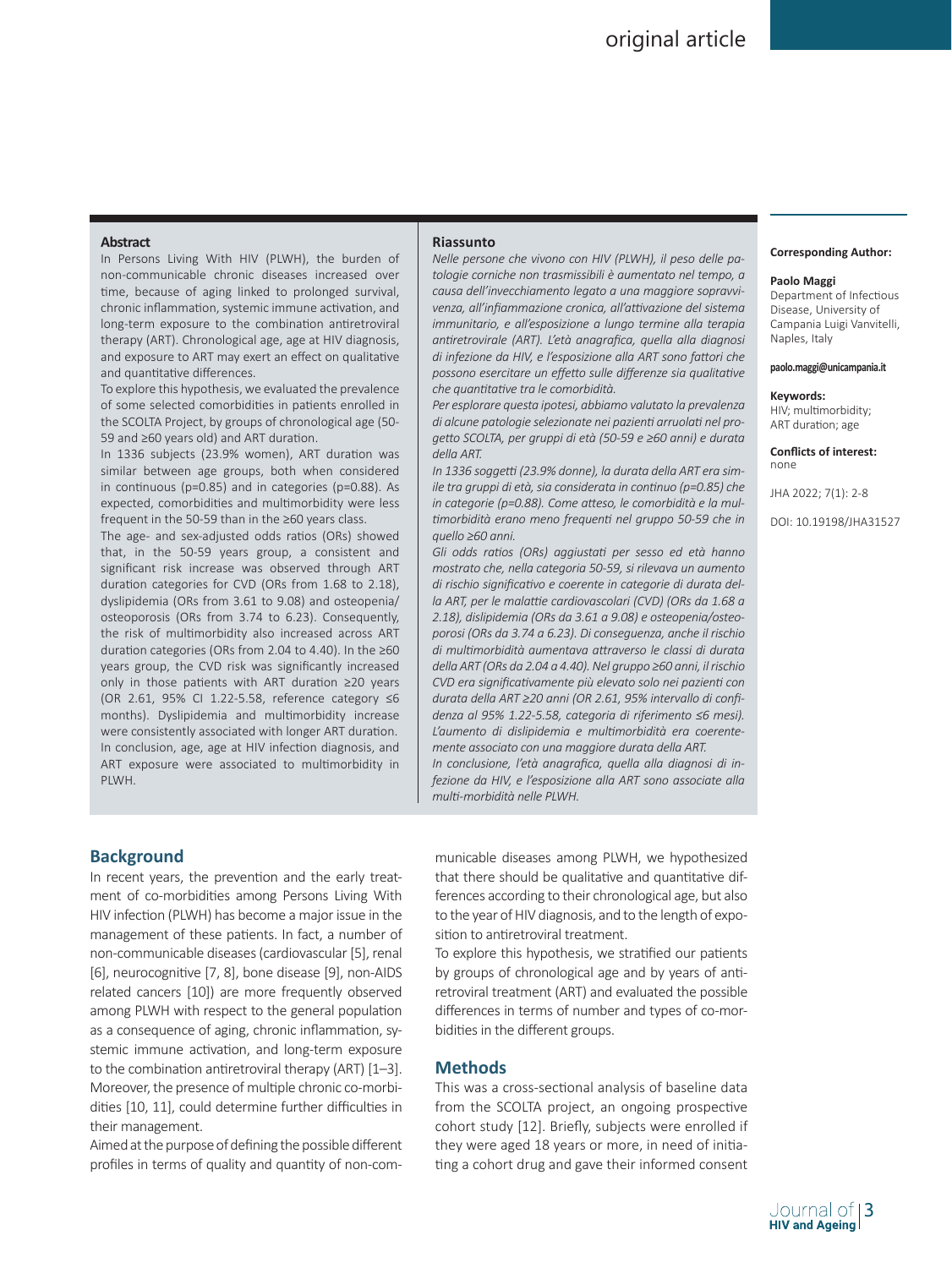to participate into the study. At enrollment, information on type and duration of previous ART were collected, as well as on diagnosed comorbidities. Included comorbidities were cardiovascular diseases (atherosclerosis, carotid plaques, hypertensive cardiomyopathy, ischemic cardiopathy, diabetes, hypertension, atrial fibrillation, cardiac hypertrophy, metabolic syndrome, tachycardia, impaired glucose tolerance; history of brain hemorrhage, acute myocardial infarction, transitory ischemic attack, cardiac failure), dyslipidemia, central nervous system (CNS)

|  | <b>Table 1.</b> Baseline characteristics of 1336 subjects aged $\geq$ 50 years enrolled in the |  |  |  |  |
|--|------------------------------------------------------------------------------------------------|--|--|--|--|
|  | SCOLTA Project between 2013 and 2021                                                           |  |  |  |  |

|                                        | Age class (years) |          |     |               |          |  |
|----------------------------------------|-------------------|----------|-----|---------------|----------|--|
| <b>Patients' characteristics</b>       |                   | 50-59    |     | $\geq 60$     |          |  |
|                                        | N                 | $\%$     | N   | $\frac{9}{6}$ | p        |  |
| Sex                                    |                   |          |     |               |          |  |
| M                                      | 703               | 74.4     | 314 | 80.3          |          |  |
| F                                      | 242               | 25.6     | 77  | 19.7          | 0.02     |  |
| <b>Ethnicity</b>                       |                   |          |     |               |          |  |
| Caucasian                              | 907               | 96.0     | 377 | 96.4          |          |  |
| Other                                  | 38                | 4.0      | 14  | 3.6           | 0.70     |  |
| <b>Risk factor for HIV acquisition</b> |                   |          |     |               |          |  |
| IDU                                    | 324               | 34.3     | 48  | 12.3          |          |  |
| Heterosexual                           | 304               | 32.2     | 193 | 49.4          |          |  |
| Homosexual                             | 222               | 23.5     | 96  | 24.6          |          |  |
| Other/Unknown                          | 95                | 10.1     | 54  | 13.8          | < 0.0001 |  |
| <b>HCV</b> positive                    | 359               | 38.0     | 65  | 16.6          | < 0.0001 |  |
| <b>CDC Stage</b>                       |                   |          |     |               |          |  |
| Α                                      | 409               | 43.3     | 183 | 46.8          |          |  |
| B                                      | 289               | 30.6     | 112 | 28.6          |          |  |
| $\mathbb C$                            | 247               | 26.1     | 96  | 24.6          | 0.30     |  |
| Naïve                                  | 105               | 11.1     | 40  | 10.2          | 0.64     |  |
| Detectable HIVRNA (exp)                | 119               | 14.2     | 36  | 10.3          | 0.07     |  |
| CD4+ count (cell/mL)                   | 599               | 386-826  | 524 | 313-816       | 0.01     |  |
| ART duration (years)                   | 11                | $4 - 19$ | 13  | $4 - 19$      | 0.85     |  |
| <b>ART duration (years)</b>            |                   |          |     |               |          |  |
| <6 months or naïve                     | 115               | 12.2     | 43  | 11.0          |          |  |
| $1-6$                                  | 200               | 21.2     | 87  | 22.2          |          |  |
| $7 - 14$                               | 237               | 25.1     | 91  | 23.3          |          |  |
| $15-19$                                | 166               | 17.6     | 84  | 21.5          |          |  |
| $\geq 20$                              | 227               | 24.0     | 86  | 22.0          | 0.88     |  |

disturbance (anxiety, depression, psychosis), osteopenia/osteoporosis and non-AIDS related cancers (current or past). Multi-morbidity was defined as the presence of two or more co-morbidities other than HIV infection. The criterion of two or more chronic conditions has been considered a cut-off score to compare multi-morbid and non multi-morbid groups.

To focus on older subjects, we selected participants enrolled since 2013 and aged 50 or more years at study entry, performing the analysis in two groups: 50-59 and ≥60 years old.

Continuous variables were described as means (and standard deviation, SD) if normally distributed, and as medians (and interquartile range, IQR) if not normally distributed. They were compared using parametric and non-parametric tests, respectively. Categorical variables were described as frequency (and percentage, %) and their distribution was compared using the chi-square test (or Fisher exact test, as appropriate).

We estimated the odds ratios (ORs) and the corresponding 95% confidence intervals (CIs) for CVD, dyslipidemia, CNS disturbance, bone loss (osteopenia and osteoporosis), non-AIDS-related malignancies and multimorbidity. To account for potential confounders, we included terms for age and sex at birth. All the analyses were performed with the SAS software, version 9.4 (SAS Institute, Inc., Cary, NC, USA).

# **Results**

Out of 2916 patients enrolled since 2013, we excluded 1580 (54.2%) who were younger than 50 years at study entry. One thousand three hundred and thirty-six were eligible for this analysis, 945 (70.7%) aged 50-59 years and 391 (29.3%) aged 60 years or more. Most patients were enrolled in the dolutegravir cohort (49.0%), followed by bictegravir (17.7%), darunavir/cobicistat (10.7%), rilpivirine (9.7%), elvitegravir/cobicistat (7.5%) and doravirine (5.3%).

Mean age at enrollment was 57.4 (SD 6.5) years, and at first ART 45.3 (SD 10.7). Both were higher in men than in women (57.6 vs 56.7, p=0.02, and 45.9 vs 43.4, p=0.0003). On the contrary, ART duration was longer in women (13.3 vs 11.8 years, p=0.006). Baseline patients' characteristics are reported in **Table 1**, by age class. In the 50-59 group, women were more represented (25.6% vs 19.7%, p=0.02), and median CD4+ count was higher (599 vs 524, p=0.01).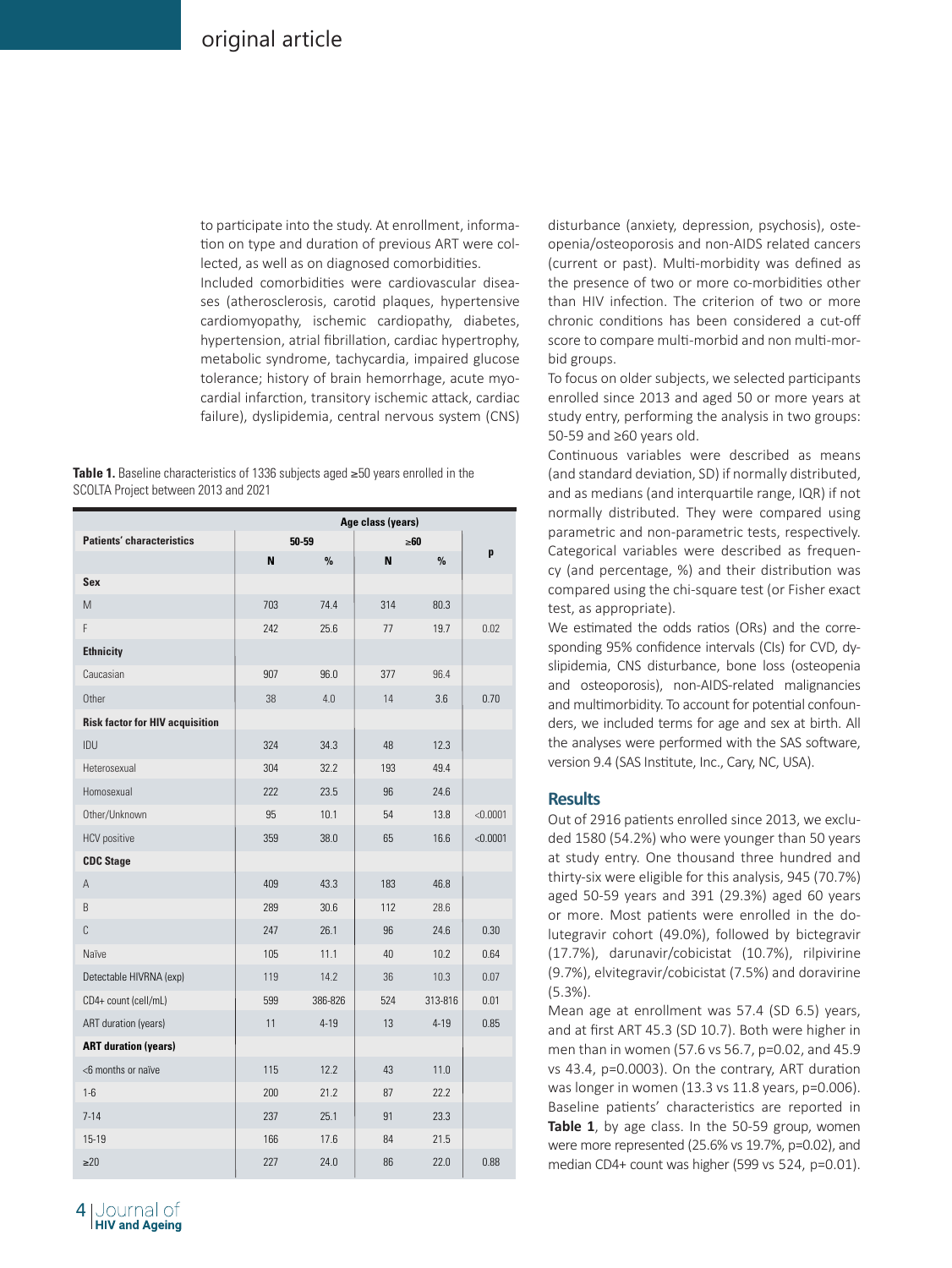Risk factors for HIV acquisition were heterogeneous between age groups, with intravenous drug use more frequent (34.3% vs 12.3%) and transmission by heterosexual intercourse less frequent (32.2% vs 49.4%) in the 50-59 than in ≥60 years group (p<0.0001). Consistently, prevalence of HCV positivity was higher in the 50-59 years group (38.0% vs 16.6%, p<0.0001).

ART duration was similar between age groups, both when considered in continuous (p=0.85) and in categories (p=0.88). Classes of previous ART duration were determined as quartiles in the ≥60 years class, after exclusion of naïve subjects.

As expected, comorbidities and multimorbidity were less frequent in the 50-59 than in the ≥60 years class (**Table 2**). By age class, ART duration showed an association with CVD, dyslipidemia, and bone loss frequency, whereas the relationship was less evident with CNS disturbances and non-AIDS-related malignancies (**Table 3, Figure 1**). To evaluate the strength of this association, we included age and sex in the logistic regression model, to account for these confounders (**Table 4**). In the 50-59 years group, CNS disturbance and presence of malignancies did not appear related to ART duration, whereas a consistent and significant risk increase for CVD, dyslipidemia and osteopenia/ osteoporosis was observed. Consequently, the risk of multimorbidity also increased across ART duration categories.

In the ≥60 years group, the risk increase was less marked and inconsistently significant. For example, CVD risk was significantly increased only in those patients with ART duration ≥20 years. On the contrary, dyslipidemia and multimorbidity increase were consistently associated with longer ART duration.

# **Discussion**

In this analysis of baseline data from a cohort study, we found that subjects aged 50-59 and ≥60 years had a risk of multimorbidity in positive relationship with years of ART exposure. As regards specific comorbidities, dyslipidemia showed the same trend in strata of age, whereas the relationship between ART duration and CVD and osteopenia/osteoporosis was more marked in the 50-59 years group with respect to the group ≥60 (29.5% vs 51.9%); this also accounts for the difference in multimorbidity among the two groups (25.8% vs 36.8%). In the 50-59 group ART duration seems to exert

## **Table 2.** Comorbidities by age class.

|                               | Age class (years) |       |           |      |          |  |
|-------------------------------|-------------------|-------|-----------|------|----------|--|
| <b>Comorbidity</b>            |                   | 50-59 | $\geq 60$ |      |          |  |
|                               | N                 | $\%$  | N         | $\%$ | p        |  |
| <b>CVD</b>                    | 279               | 29.5  | 203       | 51.9 | < 0.0001 |  |
| Dyslipidemia                  | 180               | 19.0  | 80        | 20.5 | 0.55     |  |
| CNS                           | 101               | 10.7  | 40        | 10.2 | 0.80     |  |
| Osteopenia/osteoporosis       | 94                | 10.0  | 50        | 12.8 | 0.13     |  |
| Non-AIDS-related malignancies | 31                | 3.3   | 18        | 4.6  | 0.24     |  |
| Multimorbidity                | 244               | 25.8  | 144       | 36.8 | < 0.0001 |  |

#### **Table 3.** Comorbidity (%) by ART duration and age class.

|                               | <b>ART</b> duration       |      |                         |      |               |          |  |
|-------------------------------|---------------------------|------|-------------------------|------|---------------|----------|--|
| <b>Comorbidity</b>            | $<$ 6 months<br>$1-6$ yrs |      | 15-19 yrs<br>$7-14$ yrs |      | $\geq$ 20 yrs |          |  |
| Age class (years)             |                           |      | $50 - 59$               |      |               | p        |  |
| <b>CVD</b>                    | 19.1                      | 28.5 | 30.0                    | 32.5 | 33.0          | 0.03     |  |
| Dyslipidemia                  | 5.2                       | 15.0 | 19.4                    | 19.9 | 28.6          | < 0.0001 |  |
| CNS                           | 10.4                      | 12.0 | 7.2                     | 10.2 | 13.7          | 0.35     |  |
| Osteopenia/osteoporosis       | 2.6                       | 9.0  | 9.7                     | 9.0  | 15.4          | 0.002    |  |
| Non-AIDS-related malignancies | 4.4                       | 2.0  | 3.8                     | 7.4  | 4.0           | 0.72     |  |
| Multimorbidity                | 12.2                      | 22.0 | 23.2                    | 28.3 | 37.0          | < 0.0001 |  |
| Age class (years)             |                           |      | $\geq 60$ yrs           |      |               |          |  |
| <b>CVD</b>                    | 44.2                      | 42.5 | 51.6                    | 50.0 | 67.4          | 0.002    |  |
| Dyslipidemia                  | 4.6                       | 14.9 | 26.4                    | 17.9 | 30.2          | 0.006    |  |
| <b>CNS</b>                    | 9.3                       | 9.2  | 7.7                     | 11.9 | 12.8          | 0.29     |  |
| Osteopenia/osteoporosis       | 0.0                       | 10.3 | 18.9                    | 15.5 | 12.3          | 0.17     |  |
| Non-AIDS-related malignancies | 2.3                       | 4.6  | 5.5                     | 3.6  | 5.8           | 0.67     |  |
| Multimorbidity                | 23.3                      | 27.6 | 40.7                    | 36.9 | 48.8          | 0.002    |  |

**Figure 1**. Comorbidities in strata of age and ART exposure.



Journal of [**5** 

**HIV and Ageing**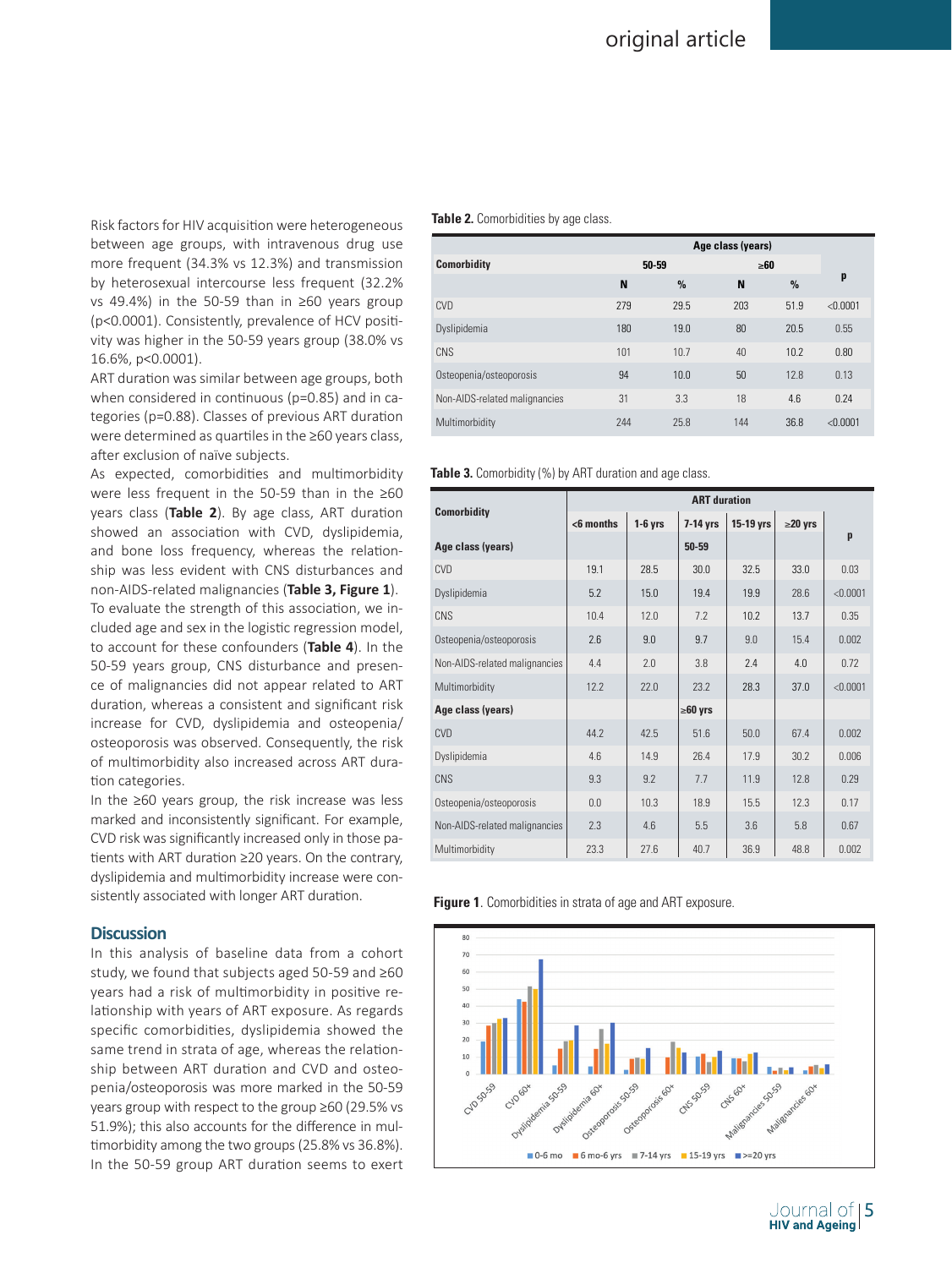|                               | <b>ART</b> duration |               |                |                |               |  |  |  |
|-------------------------------|---------------------|---------------|----------------|----------------|---------------|--|--|--|
| <b>Comorbidity</b>            | $6$ months          | $1-6$ yrs     | 7-14 yrs       | 15-19 yrs      | $\geq$ 20 yrs |  |  |  |
| Age class (years)             |                     |               | $50 - 59$      |                |               |  |  |  |
| CVD                           | 1.00                | 1.68          | 30.0           | 32.5           | 33.0          |  |  |  |
|                               |                     | 0.96-2.94     |                |                |               |  |  |  |
| Dyslipidemia                  | 1.00                | 3.20          | 19.4           | 19.9           | 28.6          |  |  |  |
|                               |                     | 1.29-7.95     |                |                |               |  |  |  |
| CNS                           | 1.00                | 1.17          | 7.2            | 10.2           | 13.7          |  |  |  |
|                               |                     | $0.56 - 2.45$ |                |                |               |  |  |  |
| Osteopenia/osteoporosis       | 1.00                | 3.74          | 9.7            | 9.0            | 15.4          |  |  |  |
|                               |                     | 1.07-13.01    |                |                |               |  |  |  |
| Non-AIDS-related malignancies | 1.00                | 0.45          | 3.8            | 2.4            | 4.0           |  |  |  |
|                               |                     | $0.12 - 1.71$ |                |                |               |  |  |  |
| Multimorbidity                | 1.00                | 2.04          | 23.2           | 28.3           | 37.0          |  |  |  |
|                               |                     | 1.06-3.90     |                |                |               |  |  |  |
| Age class (years)             |                     |               | $\geq 60$      |                |               |  |  |  |
| CVD                           | 1.00                | 0.94          | 1.27           | 1.19           | 2.61          |  |  |  |
|                               |                     | $0.45 - 1.99$ | $0.60 - 2.67$  | $0.56 - 2.52$  | 1.22-5.58     |  |  |  |
| Dyslipidemia                  | 1.00                | 3.61          | 7.80           | 4.66           | 9.08          |  |  |  |
|                               |                     | 0.78-16.82    | 1.74-34.94     | 1.01-21.46     | 2.04-40.37    |  |  |  |
| CNS                           | 1.00                | 0.98          | 0.85           | 1.41           | 1.48          |  |  |  |
|                               |                     | $0.28 - 3.46$ | $0.23 - 3.12$  | $0.41 - 4.84$  | $0.44 - 4.98$ |  |  |  |
| Osteopenia/osteoporosis       | n.e.                | 1.00          | 1.79           | 1.54           | 1.31          |  |  |  |
|                               |                     |               | $0.74 - 4.35$  | $0.61 - 3.87$  | 0.51-3.38     |  |  |  |
| Non-AIDS-related malignancies | 1.00                | 2.01          | 2.30           | 1.50           | 2.55          |  |  |  |
|                               |                     | 0.22-18.59    | $0.26 - 20.56$ | $0.15 - 14.89$ | 0.29-22.57    |  |  |  |
| Multimorbidity                | 1.00                | 1.25          | 2.20           | 1.90           | 3.14          |  |  |  |
|                               |                     | $0.54 - 2.93$ | 0.96-5.04      | $0.82 - 4.39$  | 1.38-7.15     |  |  |  |

**Table 4.** Odds ratios and 95% confidence intervals for comorbidity by age class, age- and sex-adjusted.

> a significant impact on CVD, dyslipidemia and osteopenia/osteoporosis and, in general, on the multimorbidity, but not on CNS disturbance and malignancy.

> In the ≥60 group ART duration impacts on dyslipidemia, while an effect on CVD and multimorbidity appears only over 20 years of therapy. It is noteworthy that the effect of ART duration on the onset of comorbidities appears less marked among patients aged ≥60 years, with respect to those aged 50-59 years. We can hypothesize that this phenomenon could be due to the fact that

PLWH present two profiles: those growing old with antiretroviral therapy and elderly people in antiretroviral therapy. Those who grew old with HIV and with ARV learned, over time, to perform timely controls, screening investigation and treatments for comorbidities.

The higher number of over-sixties with CVD and osteopenia/osteoporosis could be the effect of the exposition to more toxic antiretrovirals, like abacavir, protease inhibitors and tenofovir disoproxil fumarate. On the other hand, we should also consider that, among over-sixties the effect of age per se on CVD and dyslipidemia became preponderant with respect to the effect of ART and HIV infection duration.

In a recent issue of the FUNCFRAIL study [13], 801 PLWH were stratified by chronological age (50-54, 55-64 years, and  $> 65$ ) and by the year of HIV diagnosis (before 1996 and after 1996).

Among patients diagnosed before 1996, the Authors found an increased burden of comorbidities and a higher prevalence of chronic obstructive pulmonary disease (COPD), history of cancer, osteoarthritis, depression, and other psychiatric disorders, but no differences regarding frailty and physical function; the prevalence of frailty and poor physical function was significantly higher among patients aged 65 years or more. Among patients aged ≥65 years, the most prevalent comorbidities were hypertension, diabetes, dyslipidemia, current cancer, and osteoarthritis.

Despite the relevant difference between the results of the two studies, in the SCOLTA cohorts the two profiles of PLWH significantly differed in terms of comorbidities, as also was observed in the FUNCFRAIL study.

Another interesting aspect was a comparison with the general Italian population, where the information was available [14]. An overall comparison was not feasible, since the age distribution of our patients was remarkably different. However, where information was provided in age class, we could compare some specific diseases (**Table 5**).

For example, in a survey conducted in 2010, an overall 1.7% of men and 12.0% of women were reported as suffering from osteoporosis. Limiting the information to age classes comparable with ours, men aged 54-59, 60-64 and 65-74 years had a prevalence of osteoporosis of 2.2%, 1.7%, and 4.5% respectively, versus 9.0%, 9.0% and 12.6% in our sample.

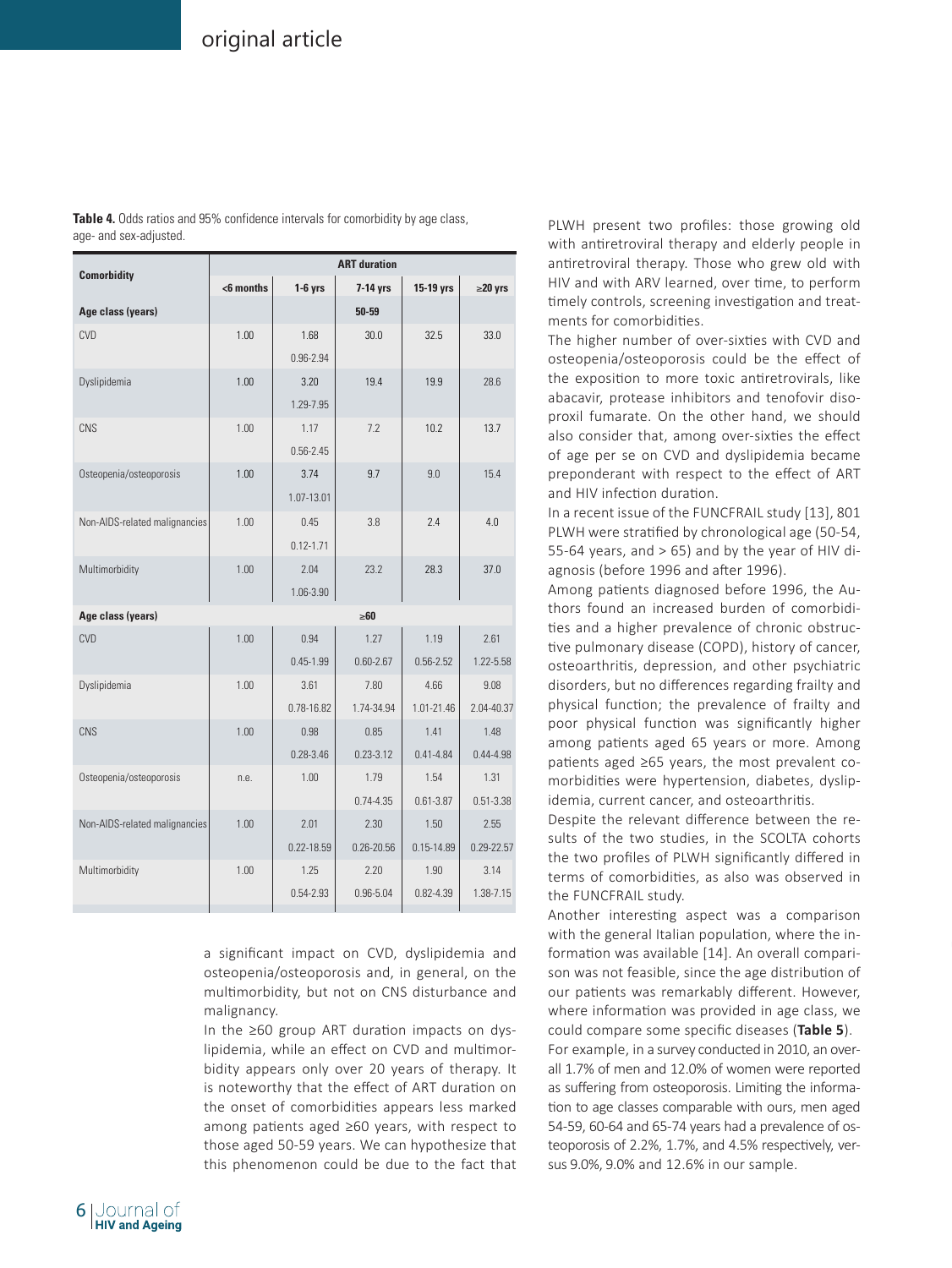On the contrary, in the same age classes the presence of osteoporosis in women was 18.0%, 21.2%, and 31.9% in the general Italian population, and 17.7%, 20.0% and 29.4% among women living with HIV.

Similarly, CNS disturbance and hypertension were more frequent in men from SCOLTA study than in the general population, whereas diabetes prevalence was comparable. In women, we did not observe any remarkable differences.

In brief, comparing our data with those obtained from the general population, we can observe that, in the classes of age considered, over-fifties males are more exposed to osteopenia/osteoporosis and, if over-sixties, also to high blood pressure and CNS disturbances. On the other hand, women seem less exposed to diabetes and osteoporosis; this could be due to the success, in our outpatient facilities, of early diagnosis and treatment policy in post-menopausal HIV-positive women, a category considered at higher risk for this comorbidity.

This study has some limitations.

First, the Infectious Diseases Clinics involved in the SCOLTA study are not formally representative of the Italian Clinics (i.e., at the national level), because they were not randomly selected but participated into our observational study on a volunteer basis. Second, the subjects were not fully representative of all PLWH followed in the Infectious Diseases Clinics participating into the

|                        | M     |                          |       | F     |                          |       |  |
|------------------------|-------|--------------------------|-------|-------|--------------------------|-------|--|
|                        | 55-59 | 60-64                    | 65-74 | 55-59 | 60-64                    | 65-74 |  |
| <b>Diabetes</b>        |       |                          |       |       |                          |       |  |
| <b>ISTAT</b>           | 7.4   | 9.4                      | 12.6  | 5.9   | 7.3                      | 13.1  |  |
| <b>SCOLTA</b>          | 8.0   | 9.6                      | 11.0  | 3.5   | 2.9                      | 8.8   |  |
| <b>Hypertension</b>    |       |                          |       |       |                          |       |  |
| <b>ISTAT</b>           |       | $\overline{\phantom{m}}$ | 43.4  |       | $\overline{\phantom{a}}$ | 48.3  |  |
| <b>SCOLTA</b>          |       |                          | 55.9  |       |                          | 52.9  |  |
| <b>CNS</b> disturbance |       |                          |       |       |                          |       |  |
| <b>ISTAT</b>           |       | -                        | 7.3   |       |                          | 11.6  |  |
| <b>SCOLTA</b>          |       |                          | 9.4   |       |                          | 11.8  |  |
| <b>Osteoporosis</b>    |       |                          |       |       |                          |       |  |
| <b>ISTAT</b>           | 2.2   | 1.6                      | 4.5   | 18.0  | 21.2                     | 31.9  |  |
| <b>SCOLTA</b>          | 9.0   | 9.0                      | 12.6  | 17.7  | 20.0                     | 29.4  |  |

**Table 5.** Comorbidities by age class (%), comparison with the general Italian population.

SCOLTA study, but only of those in need of initiating a new ART drug in the considered period.

Last, comorbidities were only reported if previously diagnosed, so an underestimate was possible. In conclusion, PLWH over-fifties present different risk profiles for comorbidities, according to their ART exposure, and should not be considered as a uniform group. Distinguishing them according to different profiles may contribute to design different diagnostic and therapeutic approaches.

#### **REFERENCES**

**1**. Maggi P, Di Biagio A, Rusconi S, Cicalini S, D'Abbraccio M, d'Ettorre G, et al. *Cardiovascular risk and dyslipidemia among persons living with HIV: a review*. BMC Infect Dis. 2017; 17: 551.

**2.** Rasch MG, Engsig FN, Feldt-Rasmussen B, Kirk O, Kronborg G, Pedersen C, et al. *Renal function and incidence of chronic kidney disease in HIV patients: a Danish cohort study*. Scand J Infect Dis. 2012; 44: 689-96.

**3.** Madsen LW, Fabricius T, Hjerrild S, Hansen TM, Mössner BK, Birkemose I, et al. *Depressive symptoms are frequent among drug users, but not associated with hepatitis C infection*. Scand J Infect Dis. 2014; 46: 566-72.

**4.** van den Dries LWJ, Wagener MN, Jiskoot LC, Visser M, Robertson KR, Adriani KS, van Gorp ECM. *Neurocognitive impairment in a chronically wellsuppressed HIV-infected population: the Dutch TREVI cohort study. A*IDS Patient Care STDs. 2017; 31: 329-34.

**5.** Kruger MJ, Nell TA. *Bone mineral density in people living with HIV: a narrative review of the literatur*e. AIDS Res Ther. 2017; 14: 35.

**6.** Ji Y, Lu H. *Malignancies in HIV-infected and AIDS patients*. Adv Exp Med Biol. 2017; 1018: 167-79.

**7.** Krentz HB, Kliewer G, Gill MJ. *Changing mortality rates and causes of death for HIV-infected individuals living in southern Alberta, Canada, from 1984 to 2003*. HIV Med. 2005; 6: 99-106.

**8.** Grinzstejn B, Luz PM, Pacheco AG, Santos DV, Velasque L, Moreira RI, et al. *Changing mortality profile among HIV-infected patients in Rio de Janeiro, Brazil: shifting from AIDS to non-AIDS related conditions in the HAART era. PLoS One*. 2013; 8: e59768.

**9.** Ford N, Shubber Z, Meintjes G, Grinsztejn B, Eholie S, Mills EJ, et al. *Causes of hospital admission among people living with HIV worldwide: a systematic review and meta-analysis.* Lancet HIV. 2015;2: e438–44.

**10.** De Francesco D, Verboeket SO, Underwood J, Bagkeris E, Wit FW, Mallon PWG, et al. *Pharmacokinetic and clinical observations in PeoPle over fiftY (POPPY) study and the AGEhIV cohort study. Patterns of cooccurring comorbidities in people living with HI*V. Open Forum Infect Dis. 2018; 5: ofy272.